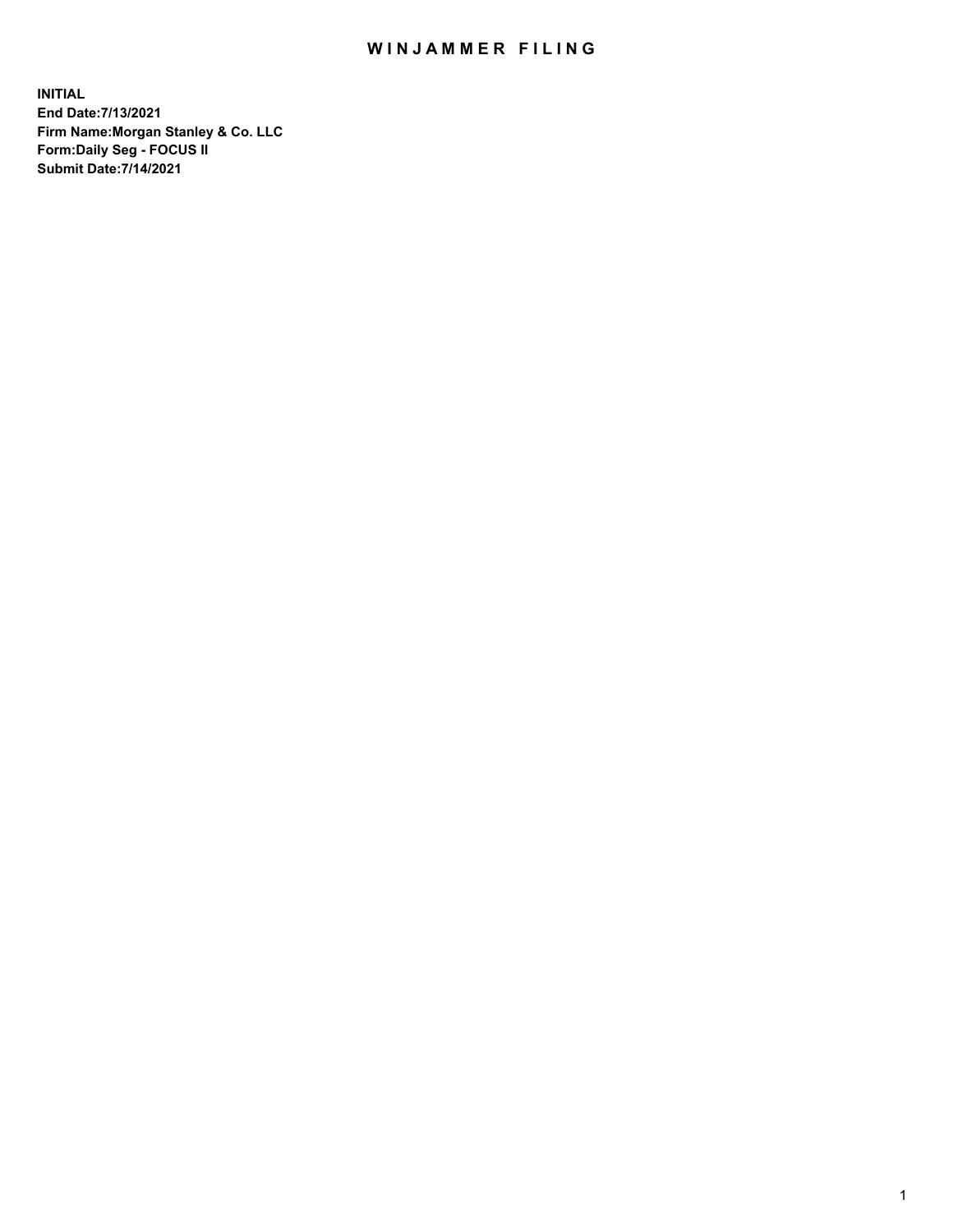**INITIAL End Date:7/13/2021 Firm Name:Morgan Stanley & Co. LLC Form:Daily Seg - FOCUS II Submit Date:7/14/2021 Daily Segregation - Cover Page**

| Name of Company                                                                                                                                                                                                                                                                                                                | <b>Morgan Stanley &amp; Co. LLC</b>                         |
|--------------------------------------------------------------------------------------------------------------------------------------------------------------------------------------------------------------------------------------------------------------------------------------------------------------------------------|-------------------------------------------------------------|
| <b>Contact Name</b>                                                                                                                                                                                                                                                                                                            | <b>Ikram Shah</b>                                           |
| <b>Contact Phone Number</b>                                                                                                                                                                                                                                                                                                    | 212-276-0963                                                |
| <b>Contact Email Address</b>                                                                                                                                                                                                                                                                                                   | Ikram.shah@morganstanley.com                                |
| FCM's Customer Segregated Funds Residual Interest Target (choose one):<br>a. Minimum dollar amount: ; or<br>b. Minimum percentage of customer segregated funds required:% ; or<br>c. Dollar amount range between: and; or<br>d. Percentage range of customer segregated funds required between:% and%.                         | 235,000,000<br><u>0</u><br>0 <sub>0</sub><br>0 <sub>0</sub> |
| FCM's Customer Secured Amount Funds Residual Interest Target (choose one):<br>a. Minimum dollar amount: ; or<br>b. Minimum percentage of customer secured funds required:%; or<br>c. Dollar amount range between: and; or<br>d. Percentage range of customer secured funds required between:% and%.                            | 140,000,000<br><u>0</u><br>0 <sub>0</sub><br>0 <sub>0</sub> |
| FCM's Cleared Swaps Customer Collateral Residual Interest Target (choose one):<br>a. Minimum dollar amount: ; or<br>b. Minimum percentage of cleared swaps customer collateral required:% ; or<br>c. Dollar amount range between: and; or<br>d. Percentage range of cleared swaps customer collateral required between:% and%. | 92,000,000<br><u>0</u><br><u>00</u><br>00                   |

Attach supporting documents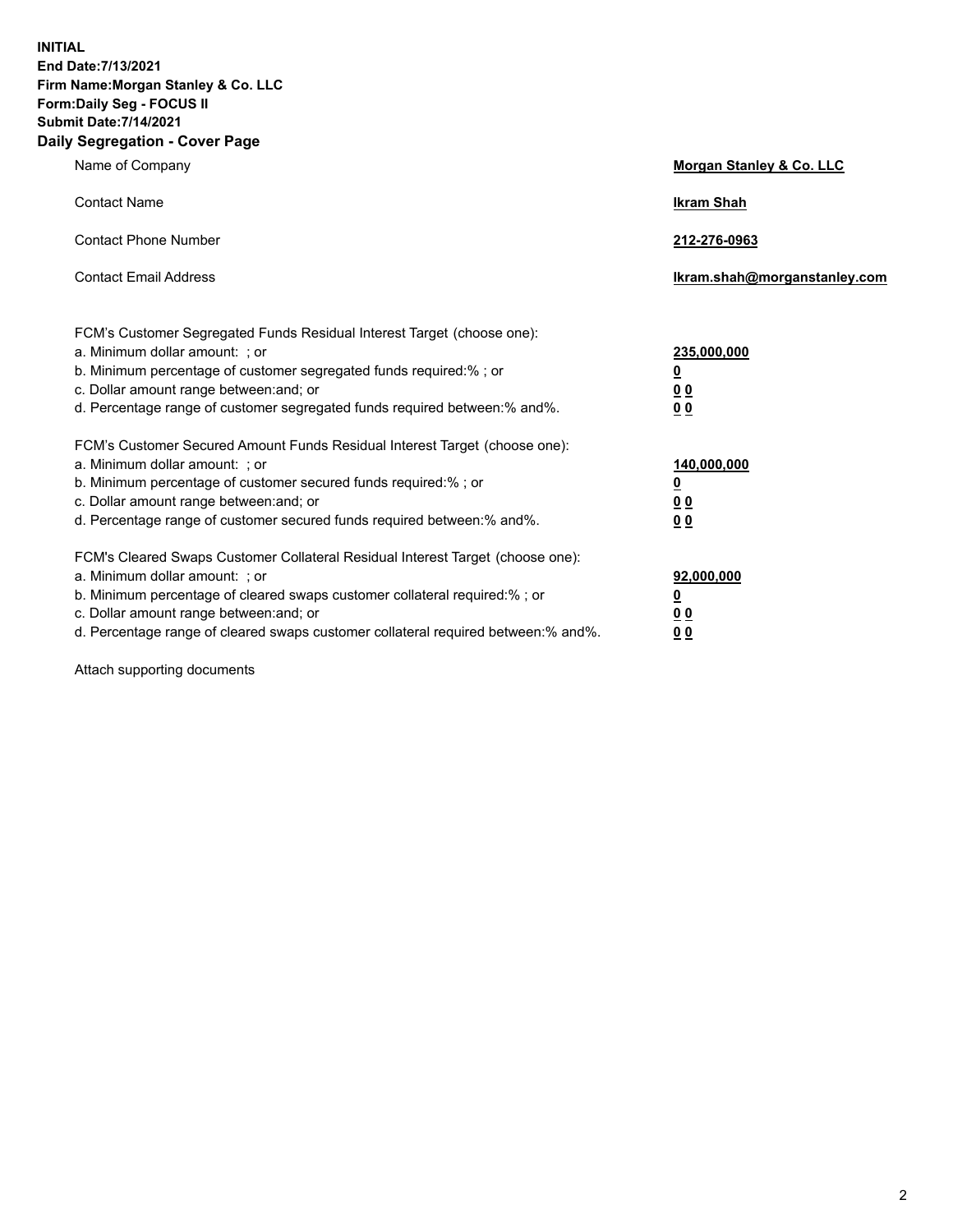## **INITIAL End Date:7/13/2021 Firm Name:Morgan Stanley & Co. LLC Form:Daily Seg - FOCUS II Submit Date:7/14/2021**

## **Daily Segregation - Secured Amounts**

Foreign Futures and Foreign Options Secured Amounts Amount required to be set aside pursuant to law, rule or regulation of a foreign government or a rule of a self-regulatory organization authorized thereunder 1. Net ledger balance - Foreign Futures and Foreign Option Trading - All Customers A. Cash **4,617,259,373** [7315] B. Securities (at market) **2,213,838,301** [7317] 2. Net unrealized profit (loss) in open futures contracts traded on a foreign board of trade **1,008,047,018** [7325] 3. Exchange traded options a. Market value of open option contracts purchased on a foreign board of trade **27,268,116** [7335] b. Market value of open contracts granted (sold) on a foreign board of trade **-19,054,920** [7337] 4. Net equity (deficit) (add lines 1. 2. and 3.) **7,847,357,888** [7345] 5. Account liquidating to a deficit and account with a debit balances - gross amount **32,313,176** [7351] Less: amount offset by customer owned securities **-29,323,173** [7352] **2,990,003** 6. Amount required to be set aside as the secured amount - Net Liquidating Equity Method (add lines 4 and 5) 7. Greater of amount required to be set aside pursuant to foreign jurisdiction (above) or line 6. FUNDS DEPOSITED IN SEPARATE REGULATION 30.7 ACCOUNTS 1. Cash in banks A. Banks located in the United States **161,875,985** [7500] B. Other banks qualified under Regulation 30.7 **647,215,810** [7520] **809,091,795** 2. Securities A. In safekeeping with banks located in the United States **653,322,886** [7540] B. In safekeeping with other banks qualified under Regulation 30.7 **43,059,341** [7560] **696,382,227** 3. Equities with registered futures commission merchants A. Cash **15,010,167** [7580] B. Securities **0** [7590] C. Unrealized gain (loss) on open futures contracts **416,527** [7600] D. Value of long option contracts **0** [7610] E. Value of short option contracts **0** [7615] **15,426,694** [7620] 4. Amounts held by clearing organizations of foreign boards of trade A. Cash **0** [7640] B. Securities **0** [7650] C. Amount due to (from) clearing organization - daily variation **0** [7660] D. Value of long option contracts **0** [7670] E. Value of short option contracts **0** [7675] **0** [7680] 5. Amounts held by members of foreign boards of trade A. Cash **4,011,867,794** [7700] B. Securities **1,517,456,074** [7710] C. Unrealized gain (loss) on open futures contracts **1,007,630,491** [7720] D. Value of long option contracts **27,268,116** [7730] E. Value of short option contracts **-19,054,920** [7735] **6,545,167,555** 6. Amounts with other depositories designated by a foreign board of trade **0** [7760] 7. Segregated funds on hand **0** [7765] 8. Total funds in separate section 30.7 accounts **8,066,068,271** [7770]

- 9. Excess (deficiency) Set Aside for Secured Amount (subtract line 7 Secured Statement Page 1 from Line 8)
- 10. Management Target Amount for Excess funds in separate section 30.7 accounts **140,000,000** [7780]
- 11. Excess (deficiency) funds in separate 30.7 accounts over (under) Management Target **75,720,380** [7785]

[7354] **7,850,347,891** [7355] **7,850,347,891** [7360]

**0** [7305]

[7530]

[7570]

[7740] **215,720,380** [7380]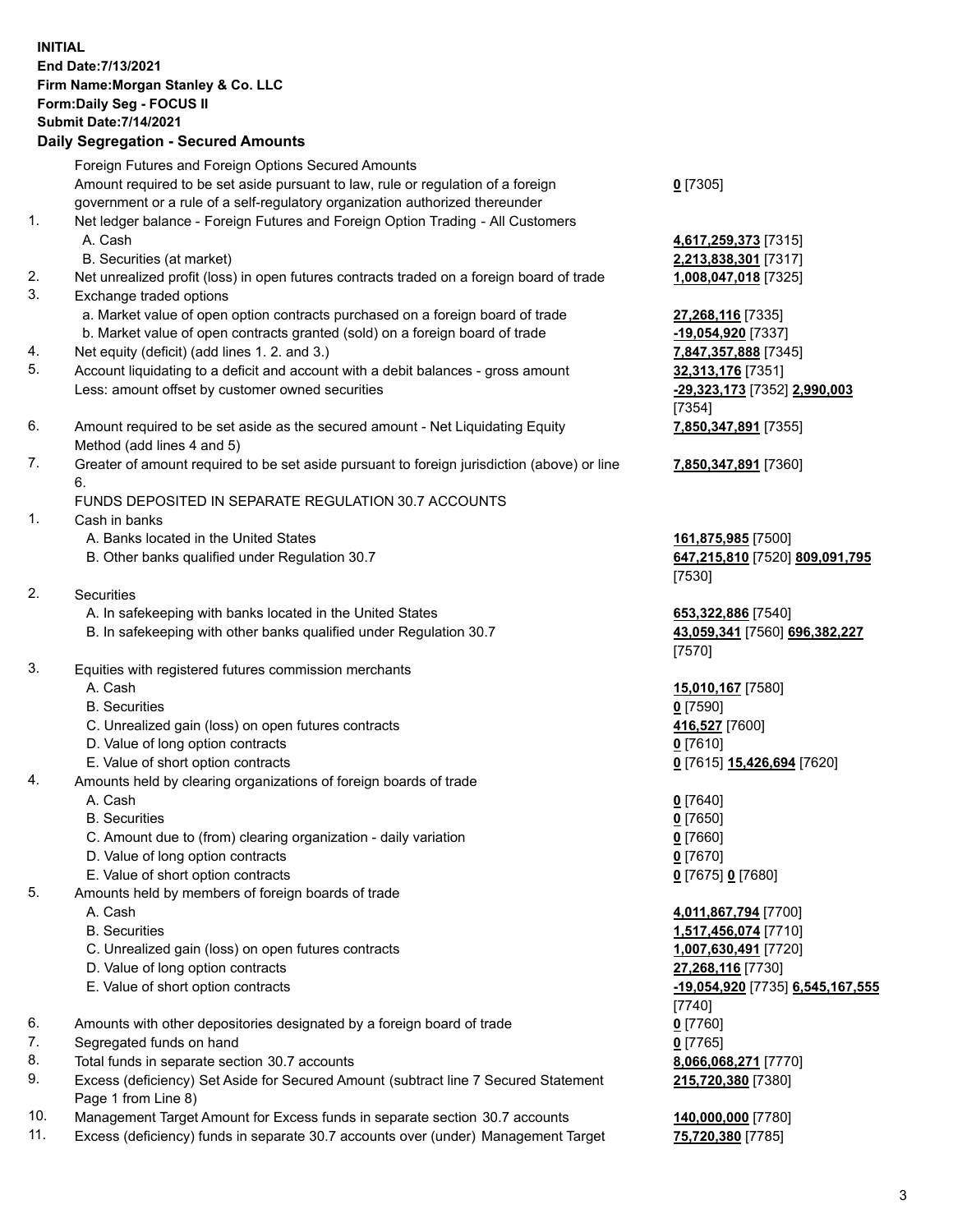**INITIAL End Date:7/13/2021 Firm Name:Morgan Stanley & Co. LLC Form:Daily Seg - FOCUS II Submit Date:7/14/2021 Daily Segregation - Segregation Statement** SEGREGATION REQUIREMENTS(Section 4d(2) of the CEAct) 1. Net ledger balance A. Cash **14,286,160,433** [7010] B. Securities (at market) **7,916,794,569** [7020] 2. Net unrealized profit (loss) in open futures contracts traded on a contract market **2,728,642,785** [7030] 3. Exchange traded options A. Add market value of open option contracts purchased on a contract market **1,072,123,602** [7032] B. Deduct market value of open option contracts granted (sold) on a contract market **-458,670,616** [7033] 4. Net equity (deficit) (add lines 1, 2 and 3) **25,545,050,773** [7040] 5. Accounts liquidating to a deficit and accounts with debit balances - gross amount **383,302,294** [7045] Less: amount offset by customer securities **-382,356,611** [7047] **945,683** [7050] 6. Amount required to be segregated (add lines 4 and 5) **25,545,996,456** [7060] FUNDS IN SEGREGATED ACCOUNTS 7. Deposited in segregated funds bank accounts A. Cash **2,808,473,210** [7070] B. Securities representing investments of customers' funds (at market) **0** [7080] C. Securities held for particular customers or option customers in lieu of cash (at market) **2,615,842,402** [7090] 8. Margins on deposit with derivatives clearing organizations of contract markets A. Cash **15,090,211,291** [7100] B. Securities representing investments of customers' funds (at market) **0** [7110] C. Securities held for particular customers or option customers in lieu of cash (at market) **4,810,252,232** [7120] 9. Net settlement from (to) derivatives clearing organizations of contract markets **-505,468,366** [7130] 10. Exchange traded options A. Value of open long option contracts **1,072,123,602** [7132] B. Value of open short option contracts **-458,670,616** [7133] 11. Net equities with other FCMs A. Net liquidating equity **8,601,393** [7140] B. Securities representing investments of customers' funds (at market) **0** [7160] C. Securities held for particular customers or option customers in lieu of cash (at market) **0** [7170] 12. Segregated funds on hand **490,699,935** [7150] 13. Total amount in segregation (add lines 7 through 12) **25,932,065,083** [7180] 14. Excess (deficiency) funds in segregation (subtract line 6 from line 13) **386,068,627** [7190] 15. Management Target Amount for Excess funds in segregation **235,000,000** [7194]

16. Excess (deficiency) funds in segregation over (under) Management Target Amount Excess

**151,068,627** [7198]